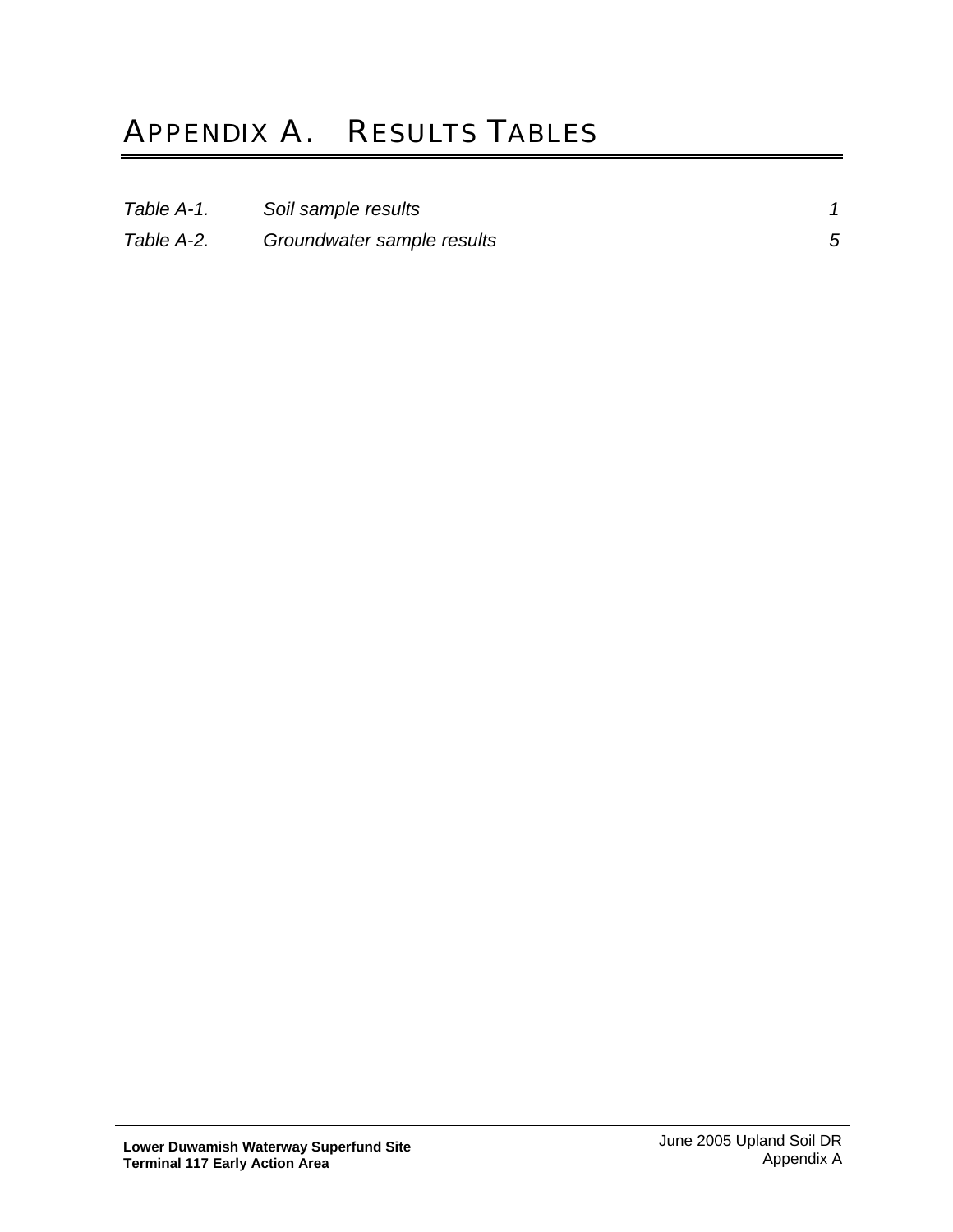| <b>LOCATION</b>    | <b>SAMPLE ID</b>         | <b>DEPTH</b><br>(f <sup>t</sup> ) | <b>TOC</b><br>(%) | <b>TOTAL</b><br><b>SOLIDS</b><br>$(\%)$ | <b>AROCLOR</b><br>1016<br>(ppm dw) | <b>AROCLOR</b><br>1221<br>(ppm dw) | <b>AROCLOR</b><br>1232<br>(ppm dw) | <b>AROCLOR</b><br>1242<br>(ppm dw) | <b>AROCLOR</b><br>1248<br>(ppm dw) | <b>AROCLOR</b><br>1254<br>(ppm dw) | <b>AROCLOR</b><br>1260<br>(ppm dw) | <b>TOTAL</b><br><b>PCBs</b><br>(ppm dw) |
|--------------------|--------------------------|-----------------------------------|-------------------|-----------------------------------------|------------------------------------|------------------------------------|------------------------------------|------------------------------------|------------------------------------|------------------------------------|------------------------------------|-----------------------------------------|
| <b>South Ditch</b> |                          |                                   |                   |                                         |                                    |                                    |                                    |                                    |                                    |                                    |                                    |                                         |
|                    | T117-PD-1-01             | $0 - 1$                           | $3.02^{\circ}$    | $81.9^{a}$                              | 9.3U                               | 9.3U                               | 9.3U                               | 9.3U                               | 9.3U                               | 9.3U                               | 78                                 | 78                                      |
|                    | T117-DUPL-1 <sup>b</sup> | $0 - 1$                           | 2.67              | 83.6                                    | 14 U                               | 14 U                               | 14 U                               | 14 U                               | 14 U                               | 14 U                               | 98                                 | 98                                      |
| T117-PD-1          | T117-PD-1-02             | $1 - 2$                           | 1.06              | 87.0                                    | $0.046$ U                          | $0.046$ U                          | $0.046$ U                          | $0.046$ U                          | $0.046$ U                          | $0.046$ U                          | 0.4                                | 0.4                                     |
|                    | T117-PD-1-03             | $2 - 3$                           | 0.902             | 87.9                                    | $0.020$ U                          | $0.020$ U                          | $0.020$ U                          | $0.020$ U                          | $0.020$ U                          | $0.020$ U                          | 0.068                              | 0.068                                   |
|                    | T117-PD-2-01             | $0 - 1$                           | 15.9              | 59.7                                    | 0.16U                              | 0.16U                              | 0.16U                              | 0.16U                              | 0.16U                              | 0.16U                              | 1.5                                | 1.5                                     |
| T117-PD-2          | T117-PD-2-02             | $1 - 2$                           | 0.893             | 80.5                                    | $0.020$ U                          | $0.020$ U                          | $0.020$ U                          | $0.020$ U                          | $0.020$ U                          | 0.020 U                            | 0.034                              | 0.034                                   |
|                    | T117-PD-2-03             | $2 - 3$                           | 0.377             | 77.7                                    | $0.019$ U                          | 0.019U                             | 0.019U                             | $0.019$ U                          | $0.019$ U                          | 0.019U                             | 0.019U                             | 0.019U                                  |
|                    | T117-PD-3-01             | $0 - 1$                           | 4.91              | 75.2                                    | $0.020$ U                          | $0.020$ U                          | $0.020$ U                          | $0.020$ U                          | $0.020$ U                          | $0.020$ U                          | 0.23                               | 0.23                                    |
| T117-PD-3          | T117-PD-3-02             | $1 - 2$                           | 0.516             | 81.9                                    | $0.020$ U                          | $0.020$ U                          | $0.020$ U                          | $0.020$ U                          | $0.020$ U                          | $0.020$ U                          | 0.02U                              | 0.02 U                                  |
|                    | T117-PD-3-03             | $2 - 3$                           | 0.398             | 80.9                                    | 0.020 U                            | $0.020$ U                          | $0.020$ U                          | 0.020U                             | $0.020$ U                          | 0.020 U                            | 0.02U                              | 0.02 U                                  |
|                    | T117-PD-4-01             | $0 - 1$                           | 4.12              | 81.2                                    | 4.8 U                              | 4.8 U                              | 4.8 U                              | 4.8 U                              | 4.8 U                              | 4.8 U                              | 24                                 | 24                                      |
| T117-PD-4          | T117-PD-4-02             | $1 - 2$                           | 1.32              | 86.4                                    | 45 U                               | 45 U                               | 45 U                               | 45 U                               | 45 U                               | 45 U                               | 180                                | 180                                     |
|                    | T117-PD-4-03             | $2 - 3$                           | 1.39              | 86.9                                    | 4.6 U                              | 4.6 U                              | 4.6 U                              | 4.6 U                              | 4.6 U                              | 4.6 U                              | 21                                 | 21                                      |
|                    | T117-PD-5-01             | $0 - 1$                           | $25.5^a$          | 60.87 <sup>a</sup>                      | 20 U                               | 20 U                               | 20 U                               | 20 U                               | 20 U                               | 20 U                               | 130                                | 130                                     |
| T117-PD-5          | T117-PD-5-02             | $1 - 2$                           | 1.79              | 84.1                                    | 2.8U                               | 2.8U                               | 2.8U                               | 2.8U                               | 2.8U                               | 2.8U                               | 9.2                                | 9.2                                     |
|                    | T117-PD-5-03             | $2 - 3$                           | 1.35              | 84.6                                    | 2.9U                               | 2.9U                               | 2.9U                               | 2.9U                               | 2.9U                               | 2.9U                               | 18                                 | 18                                      |
|                    | T117-PD-6-01             | $0 - 1$                           | 6.30              | 81.1                                    | 0.051 U                            | $0.051$ U                          | $0.051$ U                          | $0.051$ U                          | $0.051$ U                          | 0.82                               | 0.82                               | 1.64                                    |
| T117-PD-6          | T117-PD-6-02             | $1 - 2$                           | 2.57              | 87.1                                    | $0.023$ U                          | $0.023$ U                          | $0.023$ U                          | $0.023$ U                          | $0.023$ U                          | 0.13                               | 0.29                               | 0.42                                    |
|                    | T117-PD-6-03             | $2 - 3$                           | 1.13              | 85.6                                    | 0.0039 U                           | 0.0039 U                           | 0.0039 U                           | 0.0039 U                           | 0.0039 U                           | $0.018$ J                          | 0.024                              | $0.042$ J                               |
|                    | T117-PD-7-01             | $0 - 1$                           | 10.6              | 67.1                                    | 0.12U                              | 0.12U                              | 0.12U                              | 0.12U                              | 0.12U                              | 0.12U                              | 4.1                                | 4.1                                     |
| T117-PD-7          | T117-PD-7-02             | $1 - 2$                           | 0.523             | 78.5                                    | 0.004 U                            | 0.004 U                            | 0.004 U                            | 0.004 U                            | 0.004 U                            | 0.004 U                            | 0.02                               | 0.02                                    |
|                    | T117-PD-7-03             | $2 - 3$                           | 0.403             | 76.4                                    | 0.004 U                            | 0.004 U                            | 0.004 U                            | 0.004 U                            | 0.004 U                            | 0.004 U                            | 0.0082                             | 0.0082                                  |
|                    | T117-PD-8-01             | $0 - 1$                           | 2.52              | 79.0                                    | 0.010 U                            | $0.020$ U                          | 0.010 U                            | 0.010 U                            | $0.010$ U                          | $0.061$ U                          | 0.26                               | 0.26                                    |
| T117-PD-8          | T117-PD-8-02             | $1 - 2$                           | 0.393             | 77.1                                    | 0.039 U                            | 0.039 U                            | $0.039$ U                          | $0.039$ U                          | $0.039$ U                          | 0.039 U                            | 0.014                              | 0.014                                   |
|                    | T117-PD-8-03             | $2 - 3$                           | 0.666             | 83.3                                    | 0.039 U                            | $0.016$ U                          | $0.039$ U                          | $0.039$ U                          | 0.039 U                            | $0.079$ U                          | 0.036                              | 0.036                                   |

## **Table A-1. Soil sample results**

<span id="page-1-0"></span>**Lower Duwamish Waterway Superfund Site Terminal 117 Early Action Area**

June 2005 Upland Soil DR Appendix A Page 1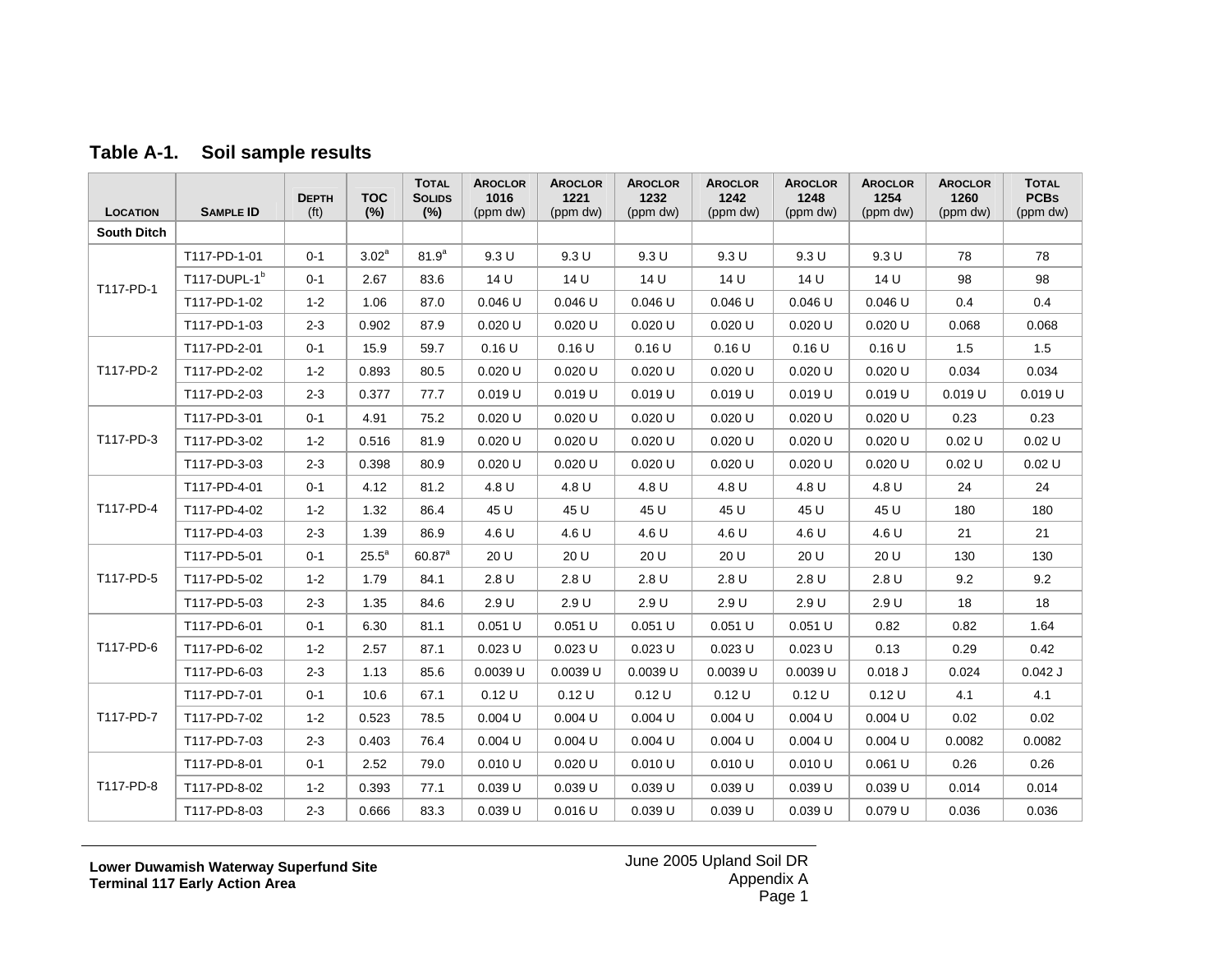| <b>LOCATION</b>  | <b>SAMPLE ID</b> | <b>DEPTH</b><br>(f <sup>t</sup> ) | <b>TOC</b><br>(%) | <b>TOTAL</b><br><b>SOLIDS</b><br>(%) | <b>AROCLOR</b><br>1016<br>(ppm dw) | <b>AROCLOR</b><br>1221<br>(ppm dw) | <b>AROCLOR</b><br>1232<br>(ppm dw) | <b>AROCLOR</b><br>1242<br>(ppm dw) | <b>AROCLOR</b><br>1248<br>(ppm dw) | <b>AROCLOR</b><br>1254<br>(ppm dw) | <b>AROCLOR</b><br>1260<br>(ppm dw) | <b>TOTAL</b><br><b>PCBs</b><br>(ppm dw) |
|------------------|------------------|-----------------------------------|-------------------|--------------------------------------|------------------------------------|------------------------------------|------------------------------------|------------------------------------|------------------------------------|------------------------------------|------------------------------------|-----------------------------------------|
| <b>Shoreline</b> |                  |                                   |                   |                                      |                                    |                                    |                                    |                                    |                                    |                                    |                                    |                                         |
| T117-PS-1A       | T117-PS-1A-01    | $0 - 2$                           | 3.43              | 87.1                                 | 2.7U                               | 2.7U                               | 2.7U                               | 2.7U                               | 2.7U                               | 2.7U                               | 18                                 | 18                                      |
|                  | T117-PS-1A-02    | $2 - 4$                           | 3.43              | 88.6                                 | 2.7U                               | 2.7U                               | 2.7U                               | 2.7U                               | 2.7U                               | 2.7U                               | 20                                 | 20                                      |
| T117-PS-2A       | T117-PS-2A-01    | $0 - 2$                           | 8.48              | 92.3                                 | 4.4 U                              | 4.4 U                              | 4.4 U                              | 4.4 U                              | 4.4 U                              | 4.4 U                              | 39                                 | 39                                      |
|                  | T117-PS-2A-02    | $2 - 4$                           | 8.66              | 88.6                                 | 4.6 U                              | 4.6 U                              | 4.6 U                              | 4.6 U                              | 4.6 U                              | 4.6 U                              | 43                                 | 43                                      |
|                  | $T117-DUPL-2b$   | $2 - 4$                           | 4.56              | 88.2                                 | 4.6 U                              | 4.6 U                              | 4.6 U                              | 4.6 U                              | 4.6 U                              | 4.6 U                              | 66                                 | 66                                      |
|                  | T117-PS-2A-03    | $4 - 6$                           | 1.50              | 86.2                                 | $0.093$ U                          | $0.093$ U                          | $0.093$ U                          | $0.093$ U                          | $0.093$ U                          | $0.093$ U                          | 2.0                                | 2.0                                     |
|                  | T117-PS-3-01     | $0 - 1.5$                         | 3.8 <sup>a</sup>  | 91.67 <sup>a</sup>                   | 4.3 U                              | 4.3 U                              | 4.3 U                              | 4.3 U                              | 4.3 U                              | 4.3 U                              | 760                                | 760                                     |
| T117-PS-3        | T117-PS-3-02     | $2.5 - 4$                         | 4.34              | 74.4                                 | 0.26U                              | 0.26U                              | 0.26U                              | 0.26U                              | 0.26U                              | 0.26U                              | 19                                 | 19                                      |
|                  | T117-PS-3-03     | $5 - 6.5$                         | 3.38              | 93.0                                 | 0.43U                              | 0.43U                              | 0.43U                              | 0.43U                              | 0.43U                              | 0.43U                              | 7.2                                | 7.2                                     |
|                  | T117-PS-3-04     | $7.5 - 9$                         | 4.38              | 93.8                                 | $0.21$ U                           | 0.21 U                             | $0.21$ U                           | $0.21$ U                           | 0.21 U                             | 0.21 U                             | 2.7                                | 2.7                                     |
|                  | T117-PS-4-01     | $0 - 1.5$                         | 2.55              | 90.5                                 | 4.2 U                              | 4.2 U                              | 4.2 U                              | 4.2 U                              | 4.2 U                              | 4.2 U                              | 960                                | 960                                     |
|                  | T117-PS-4-02     | $2.5 - 4$                         | 0.889             | 84.4                                 | 0.12U                              | 0.12U                              | 0.12U                              | 0.12U                              | 0.12U                              | 0.12 U                             | 1.9                                | 1.9                                     |
| T117-PS-4        | T117-PS-4-03     | $5 - 6.5$                         | 2.46              | 94.4                                 | $0.042$ U                          | $0.042$ U                          | $0.042$ U                          | $0.042$ U                          | $0.042$ U                          | $0.042$ U                          | 0.28                               | 0.28                                    |
|                  | T117-PS-4-04     | $7.5 - 9$                         | 0.471             | 91.1                                 | $0.020$ U                          | $0.020$ U                          | $0.020$ U                          | $0.020$ U                          | $0.020$ U                          | $0.020$ U                          | 0.26                               | 0.26                                    |
|                  | $T117-DUPL-3b$   | $7.5 - 9$                         | 0.371             | 91.4                                 | $0.044$ U                          | 0.044 U                            | $0.044$ U                          | $0.044$ U                          | $0.044$ U                          | $0.044$ U                          | 1.3                                | 1.3                                     |
|                  | T117-PS-5-01     | $0 - 1.5$                         | 2.31              | 90.8                                 | 4.3 U                              | 4.3 U                              | 4.3 U                              | 4.3 U                              | 4.3 U                              | 4.3 U                              | 530                                | 530                                     |
| T117-PS-5        | T117-PS-5-02     | $2.5 - 4$                         | 1.75              | 93.5                                 | $0.21$ U                           | 0.21 U                             | $0.21$ U                           | $0.21$ U                           | $0.21$ U                           | 0.21 U                             | 76                                 | 76                                      |
|                  | T117-PS-5-03     | $5 - 6.5$                         | 1.98              | 93.1                                 | 0.43U                              | 0.43U                              | 0.43U                              | 0.43U                              | 0.43U                              | 0.43U                              | 12                                 | 12                                      |
|                  | T117-PS-5-04     | $7.5 - 9$                         | 1.07              | 89.6                                 | 0.22U                              | 0.22U                              | 0.22U                              | 0.22U                              | 0.22U                              | 0.22U                              | 14                                 | 14                                      |
|                  | T117-PS-6-01     | $0 - 1.5$                         | 1.65              | 91.9                                 | 4.4 U                              | 4.4 U                              | 4.4 U                              | 4.4 U                              | 4.4 U                              | 4.4 U                              | 1,100                              | 1,100                                   |
| T117-PS-6        | T117-PS-6-02     | $2.5 - 4$                         | 1.92              | 85.3                                 | 0.019U                             | 0.019 U                            | $0.019$ U                          | 0.019 U                            | 0.019 U                            | 0.019 U                            | 0.21                               | 0.21                                    |
|                  | T117-PS-6-03     | $5 - 6.5$                         | 0.619             | 91.2                                 | 0.11 U                             | 0.11 U                             | 0.11 U                             | 0.11 U                             | 0.11 U                             | 0.11 U                             | 2.1                                | 2.1                                     |
|                  | T117-PS-6-04     | $7.5 - 9$                         | 1.29              | 90.4                                 | 0.019 U                            | 0.019U                             | 0.019 U                            | $0.019$ U                          | $0.019$ U                          | $0.019$ U                          | 1.0                                | 1.0                                     |
|                  | T117-PS-7-01     | $0 - 1.5$                         | 1.90              | 91.6                                 | 4.3 U                              | 4.3 U                              | 4.3 U                              | 4.3 U                              | 4.3 U                              | 4.3 U                              | 1,400                              | 1,400                                   |
| T117-PS-7        | T117-PS-7-02     | $2.5 - 4$                         | 0.641             | 91.8                                 | 0.22U                              | 0.22U                              | 0.22U                              | 0.22U                              | 0.22U                              | 0.22U                              | 4.8                                | 4.8                                     |
|                  | T117-PS-7-04     | $7.5 - 9$                         | 0.681             | 89.1                                 | 1.8 U                              | 1.8 U                              | 1.8 U                              | 1.8 U                              | 1.8 U                              | 1.8 U                              | 110                                | 110                                     |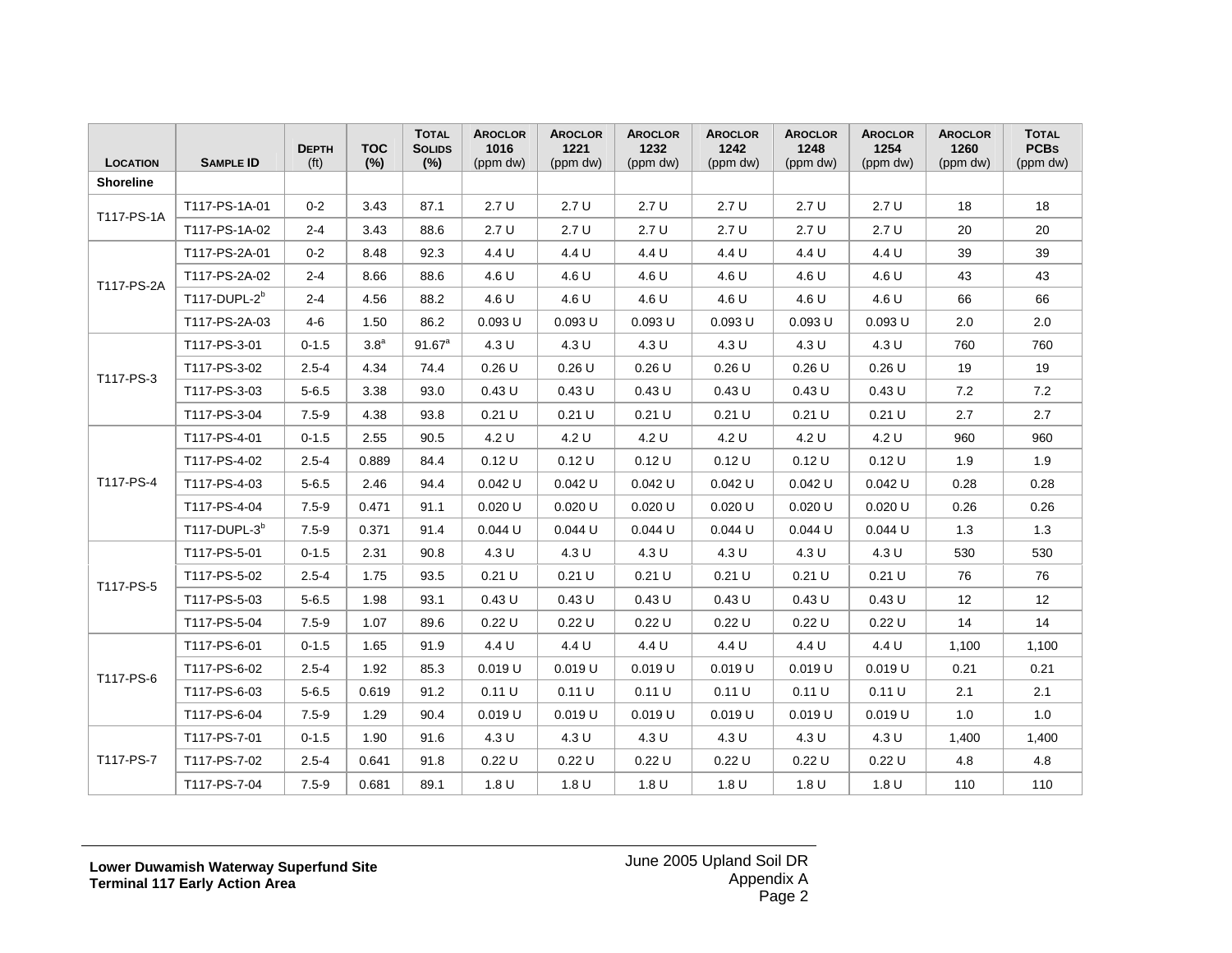| <b>LOCATION</b> | <b>SAMPLE ID</b> | <b>DEPTH</b><br>(f <sup>t</sup> ) | <b>TOC</b><br>(%) | <b>TOTAL</b><br><b>SOLIDS</b><br>(%) | <b>AROCLOR</b><br>1016<br>(ppm dw) | <b>AROCLOR</b><br>1221<br>(ppm dw) | <b>AROCLOR</b><br>1232<br>(ppm dw) | <b>AROCLOR</b><br>1242<br>(ppm dw) | <b>AROCLOR</b><br>1248<br>(ppm dw) | <b>AROCLOR</b><br>1254<br>(ppm dw) | <b>AROCLOR</b><br>1260<br>(ppm dw) | <b>TOTAL</b><br><b>PCBs</b><br>(ppm dw) |
|-----------------|------------------|-----------------------------------|-------------------|--------------------------------------|------------------------------------|------------------------------------|------------------------------------|------------------------------------|------------------------------------|------------------------------------|------------------------------------|-----------------------------------------|
| T117-PS-8       | T117-PS-8-01     | $0 - 1.5$                         | $2.85^{\circ}$    | $91.83^{a}$                          | 4.3 U                              | 4.3 U                              | 4.3 U                              | 4.3 U                              | 4.3 U                              | 4.3 U                              | 290                                | 290                                     |
|                 | T117-PS-8-02     | $2.5 - 4$                         | 1.22              | 90.2                                 | 1.8 U                              | 1.8 U                              | 1.8 U                              | 1.8 U                              | 1.8 U                              | 1.8 U                              | 29                                 | 29                                      |
|                 | T117-PS-8-03     | $5 - 6.5$                         | 0.585             | 92.5                                 | 0.11 U                             | 0.11 U                             | 0.11 U                             | 0.11 U                             | 0.11 U                             | 0.11 U                             | 1.2                                | 1.2                                     |
|                 | T117-PS-8-04     | $7.5 - 9$                         | 0.427             | 75.9                                 | 0.019U                             | $0.019$ U                          | $0.019$ U                          | $0.019$ U                          | $0.019$ U                          | $0.019$ U                          | 0.25                               | 0.25                                    |
|                 | T117-PS-10-01    | $0 - 1.5$                         | 1.65              | 88.5                                 | 4.4 U                              | 4.4 U                              | 4.4 U                              | 4.4 U                              | 4.4 U                              | 4.4 U                              | 44                                 | 44                                      |
| T117-PS-10      | T117-PS-10-02    | $2.5 - 4$                         | 4.68              | 89.9                                 | 4.3 U                              | 4.3 U                              | 4.3 U                              | 4.3 U                              | 4.3 U                              | 4.3 U                              | 50                                 | 50                                      |
|                 | T117-PS-10-03    | $5 - 6.5$                         | 9.17              | 88.6                                 | 4.5 U                              | 4.5 U                              | 4.5 U                              | 4.5 U                              | 4.5 U                              | 4.5 U                              | 200                                | 200                                     |
|                 | T117-PS-10-04    | $7.5 - 9$                         | 0.585             | 70.2                                 | $0.020$ U                          | 0.020 U                            | $0.020$ U                          | $0.020$ U                          | 0.020 U                            | 0.020 U                            | 0.081                              | 0.081                                   |
|                 | T117-PS-12-01    | $0 - 1.5$                         | 1.67              | 88.4                                 | 0.11 U                             | 0.11 U                             | 0.11 U                             | 0.11 U                             | 0.11 U                             | 0.11 U                             | 17                                 | 17                                      |
| T117-PS-12      | T117-PS-12-02    | $2.5 - 4$                         | 1.04              | 91.9                                 | 0.87U                              | 0.87U                              | 0.87U                              | 0.87U                              | 0.87U                              | 0.87U                              | 11                                 | 11                                      |
|                 | T117-PS-12-03    | $5 - 6.5$                         | 0.776             | 71.8                                 | 0.019U                             | 0.019 U                            | 0.019 U                            | $0.019$ U                          | 0.019 U                            | 0.019 U                            | 0.034                              | 0.034                                   |
|                 | T117-PS-12-04    | $7.5 - 9$                         | 0.413             | 70.6                                 | $0.020$ U                          | 0.020 U                            | $0.020$ U                          | $0.020$ U                          | 0.020 U                            | 0.020 U                            | 0.091                              | 0.091                                   |
|                 | T117-SB-15-01    | $0 - 1.5$                         | 3.35              | 88.3                                 | 2.3U                               | 2.3U                               | 2.3U                               | 2.3U                               | 2.3U                               | 2.3U                               | 4.8                                | 4.8                                     |
|                 | T117-SB-15-02    | $2.5 - 4$                         | 0.454             | 94.1                                 | 0.020 U                            | 0.020 U                            | 0.020 U                            | 0.020 U                            | 0.020 U                            | 0.020 U                            | 0.051                              | 0.051                                   |
|                 | T117-SB-15-03    | $5 - 6.5$                         | 0.092             | 92.1                                 | $0.020$ U                          | $0.020$ U                          | $0.020$ U                          | $0.020$ U                          | 0.020 U                            | $0.020$ U                          | 0.030                              | 0.030                                   |
| T117-SB-15      | T117-SB-15-04    | $7.5 - 9$                         | 0.116             | 93.2                                 | $0.020$ U                          | $0.020$ U                          | $0.020$ U                          | $0.020$ U                          | 0.020 U                            | 0.020 U                            | 0.020 U                            | 0.020 U                                 |
|                 | T117-SB-15-05    | 10-11.5                           | 0.317             | 77.2                                 | 0.020 U                            | 0.020 U                            | 0.020 U                            | 0.020 U                            | 0.020 U                            | 0.020 U                            | 0.17                               | 0.17                                    |
|                 | T117-SB-15-06    | 12.5-14                           | 2.61              | 50.1                                 | 0.020 U                            | $0.020$ U                          | $0.020$ U                          | 0.020 U                            | $0.020$ U                          | 0.020 U                            | $0.020$ U                          | $0.020$ U                               |
|                 | T117-SB-15-07    | 15-16.5                           | 0.140             | 88.1                                 | $0.020$ U                          | $0.020$ U                          | $0.020$ U                          | $0.020$ U                          | $0.020$ U                          | 0.020 U                            | 0.020 U                            | 0.020 U                                 |
|                 | T117-SB-15-08    | 20-21.5                           | 0.121             | 79.9                                 | $0.020$ U                          | $0.020$ U                          | $0.020$ U                          | $0.020$ U                          | $0.020$ U                          | $0.020$ U                          | 0.062                              | 0.062                                   |
|                 | T117-SB-16-01    | $0 - 1.5$                         | 1.60              | 84.5                                 | 8.7 U                              | 8.7 U                              | 8.7 U                              | 8.7 U                              | 8.7 U                              | 8.7 U                              | 31                                 | 31                                      |
|                 | T117-SB-16-02    | $2.5 - 4$                         | 1.02              | 91.7                                 | 0.097 U                            | 0.097 U                            | 0.097 U                            | 0.097 U                            | 0.097 U                            | 0.097 U                            | 0.36                               | 0.36                                    |
|                 | T117-SB-16-03    | $5 - 6.5$                         | 0.134             | 95.9                                 | $0.046$ U                          | $0.046$ U                          | $0.046$ U                          | 0.046 U                            | $0.046$ U                          | $0.046$ U                          | 0.19U                              | 0.19 U                                  |
| T117-SB-16      | T117-SB-16-04    | $7.5 - 9$                         | 0.188             | 94.4                                 | $0.020$ U                          | $0.020$ U                          | $0.020$ U                          | $0.020$ U                          | $0.020$ U                          | $0.020$ U                          | 0.024                              | 0.024                                   |
|                 | T117-SB-16-05    | 10-11.5                           | $0.184^{a}$       | $90.87^{\circ}$                      | 0.020 U                            | $0.020$ U                          | $0.020$ U                          | 0.020 U                            | $0.020$ U                          | 0.020 U                            | 0.052                              | 0.052                                   |
|                 | T117-SB-16-06    | 12.5-14                           | 2.40              | 56.6                                 | 0.020 U                            | $0.020$ U                          | $0.020$ U                          | $0.020$ U                          | $0.020$ U                          | $0.020$ U                          | $0.020$ U                          | 0.020 U                                 |
|                 | T117-SB-16-07    | 15-16.5                           | 0.132             | 85.2                                 | $0.020$ U                          | $0.020$ U                          | $0.020$ U                          | $0.020$ U                          | $0.020$ U                          | $0.020$ U                          | $0.020$ U                          | $0.020$ U                               |
|                 | T117-SB-16-08    | 17.5-19                           | 0.343             | 77.9                                 | 0.020 U                            | $0.020$ U                          | 0.020 U                            | 0.020 U                            | $0.020$ U                          | 0.020 U                            | $0.020$ U                          | $0.020$ U                               |

**Lower Duwamish Waterway Superfund Site Terminal 117 Early Action Area**

June 2005 Upland Soil DR Appendix A Page 3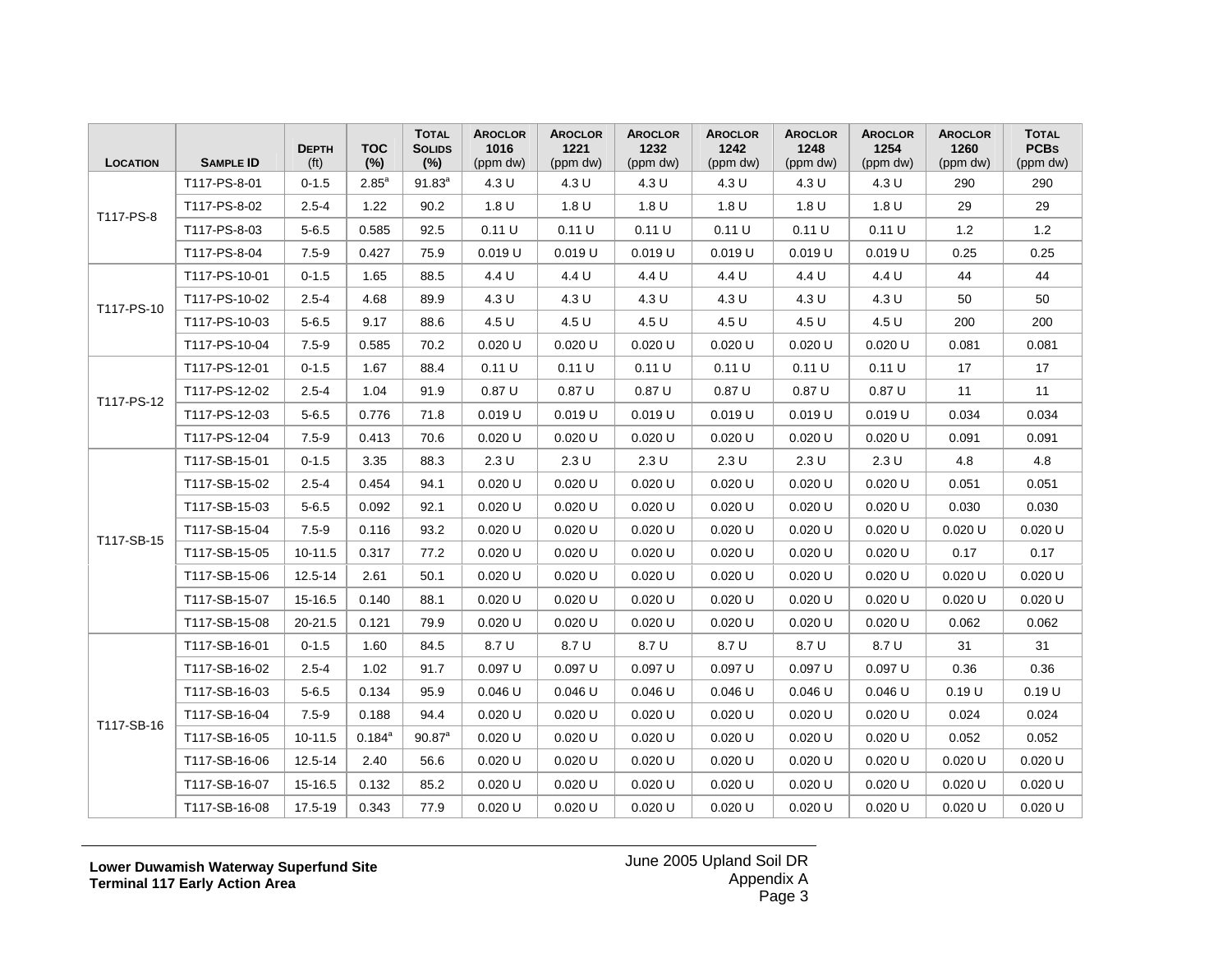| <b>LOCATION</b> | <b>SAMPLE ID</b> | <b>DEPTH</b><br>(f <sub>t</sub> ) | <b>TOC</b><br>$(\%)$ | <b>TOTAL</b><br><b>SOLIDS</b><br>$(\%)$ | <b>AROCLOR</b><br>1016<br>(ppm dw) | <b>AROCLOR</b><br>1221<br>(ppm dw) | <b>AROCLOR</b><br>1232<br>(ppm dw) | <b>AROCLOR</b><br>1242<br>(ppm dw) | <b>AROCLOR</b><br>1248<br>(ppm dw) | <b>AROCLOR</b><br>1254<br>(ppm dw) | <b>AROCLOR</b><br>1260<br>(ppm dw) | <b>TOTAL</b><br><b>PCBS</b><br>(ppm dw) |
|-----------------|------------------|-----------------------------------|----------------------|-----------------------------------------|------------------------------------|------------------------------------|------------------------------------|------------------------------------|------------------------------------|------------------------------------|------------------------------------|-----------------------------------------|
|                 | T117-SB-17-01    | $0 - 1.5$                         | 1.99                 | 88.2                                    | 47 U                               | 47 U                               | 47 U                               | 47 U                               | 47 U                               | 47 U                               | 240                                | 240                                     |
|                 | T117-SB-17-02    | $2.5 - 4$                         | 1.66                 | 87.5                                    | 21 U                               | 21 U                               | 21 U                               | 21 U                               | 21 U                               | 21 U                               | 88                                 | 88                                      |
|                 | T117-SB-17-03    | $5 - 6.5$                         | 0.993                | 91.5                                    | $0.043$ U                          | $0.043$ U                          | $0.043$ U                          | $0.043$ U                          | $0.043$ U                          | $0.043$ U                          | 0.17                               | 0.17                                    |
|                 | T117-SB-17-04    | $7.5 - 9$                         | 3.44                 | 94.2                                    | 0.019 U                            | 0.019U                             | 0.019 U                            | 0.019U                             | 0.019 U                            | $0.019$ U                          | 0.074 U                            | $0.074$ U                               |
| T117-SB-17      | T117-SB-17-05    | 10-11.5                           | 5.60                 | 93.6                                    | 0.039U                             | $0.039$ U                          | 0.039 U                            | 0.039 U                            | 0.039 U                            | 0.039 U                            | $0.088$ U                          | $0.088$ U                               |
|                 | T117-SB-17-06    | 12.5-14                           | 3.21                 | 46.9                                    | 0.020 U                            | 0.020 U                            | 0.020 U                            | 0.020 U                            | $0.020$ U                          | $0.068$ U                          | 0.067                              | 0.067                                   |
|                 | T117-SB-17-07    | 15-16.5                           | 0.067                | 86.3                                    | 0.019 U                            | $0.019$ U                          | 0.019 U                            | 0.019U                             | 0.019 U                            | $0.019$ U                          | 0.019 U                            | 0.019U                                  |
|                 | T117-SB-17-08    | 17.5-19                           | 0.131                | 78.6                                    | 0.019 U                            | 0.019 U                            | 0.019 U                            | 0.019 U                            | 0.019 U                            | $0.019$ U                          | 0.019 U                            | 0.019U                                  |
|                 | T117-SB-17-09    | 20-21.5                           | 0.166                | 82.2                                    | 0.12U                              | 0.12 U                             | 0.12U                              | 0.12U                              | 0.12 U                             | 0.12U                              | 0.47                               | 0.47                                    |
|                 | T117-SB-18-01    | $0 - 1.5$                         | 8.07                 | 89.7                                    | 87 U                               | 87 U                               | 87 U                               | 87 U                               | 87 U                               | 87 U                               | 290                                | 290                                     |
|                 | T117-SB-18-02    | $2.5 - 4$                         | 0.632                | 79.5                                    | 1.2 U                              | 1.2 U                              | 1.2 U                              | 1.2 U                              | 1.2 U                              | 1.2 U                              | 9.0                                | 9.0                                     |
|                 | T117-SB-18-03    | $5 - 6.5$                         | 0.859                | 92.9                                    | 4.3 U                              | 4.3 U                              | 4.3 U                              | 4.3 U                              | 4.3 U                              | 4.3 U                              | 22                                 | 22                                      |
| T117-SB-18      | T117-SB-18-04    | 10-11.5                           | 0.910                | 87.8                                    | 2.3U                               | 2.3U                               | 2.3U                               | 2.3U                               | 2.3U                               | 2.3U                               | 19                                 | 19                                      |
|                 | T117-SB-18-05    | 12.5-14                           | 0.360                | 89.3                                    | 0.56U                              | 0.56U                              | 0.56U                              | 0.56U                              | 0.56U                              | 0.56U                              | 1.6                                | 1.6                                     |
|                 | T117-SB-18-06    | 15-16.5                           | 0.383                | 83.8                                    | 0.019 U                            | 0.019 U                            | 0.019 U                            | 0.019 U                            | 0.019 U                            | 0.019 U                            | 0.094                              | 0.094                                   |
|                 | T117-SB-18-07    | 17.5-19                           | 0.179                | 83.4                                    | 0.020 U                            | 0.020 U                            | $0.020$ U                          | 0.020 U                            | 0.020 U                            | 0.020 U                            | 0.050                              | 0.050                                   |

a Result averaged with laboratory replicates

**b** Field duplicate of sample reported in row just above

U – Result undetected at reporting limit shown

J – Result estimated

ppm dw – parts per million dry weight